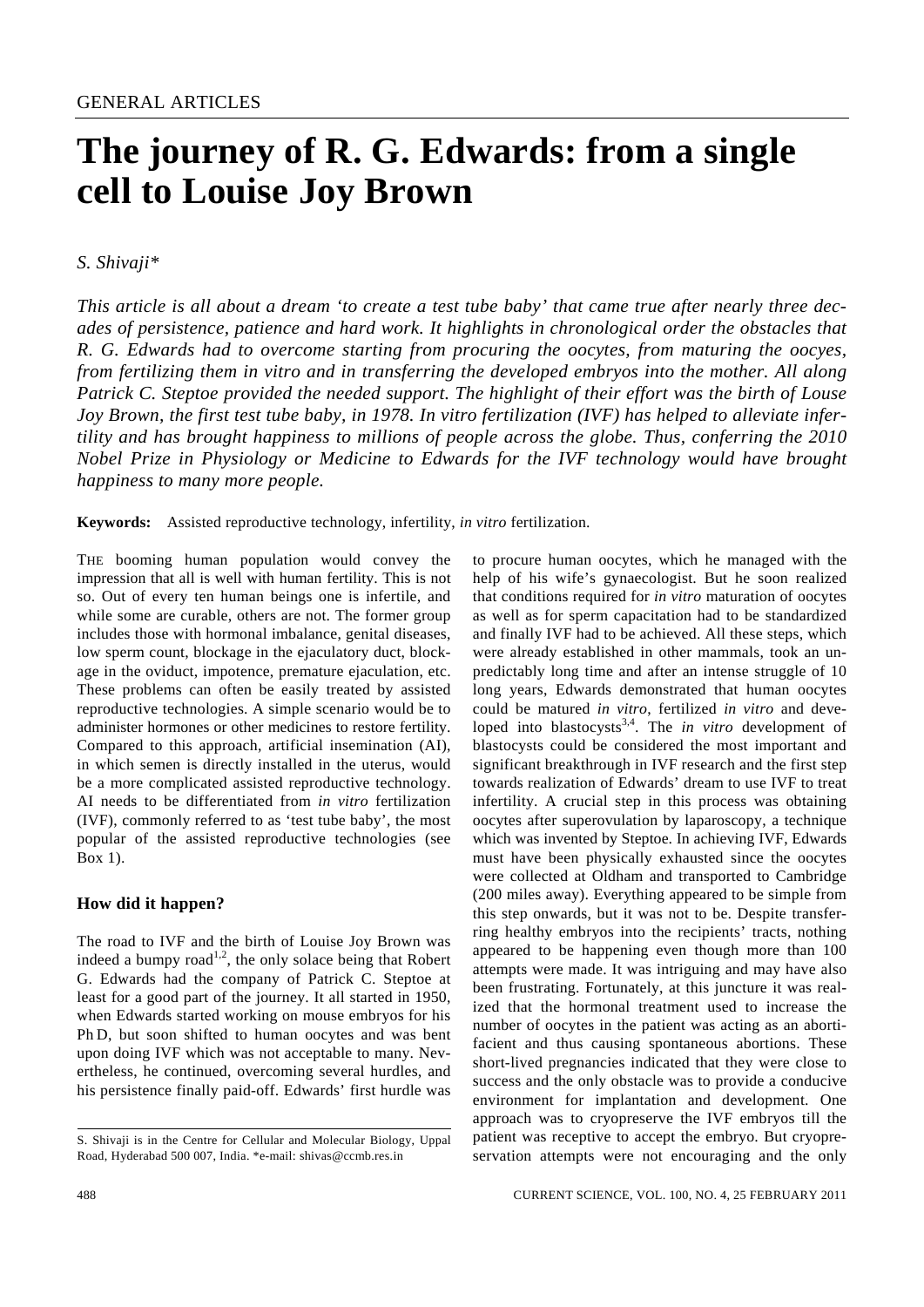#### **Box 1.** What is *in vitro* fertilization (IVF)?

IVF involves retrieval of an oocyte from the mother, fertilization in a culture plate, development of an embryo, transfer of the embryo back to the uterus of the mother, implantation, further development into a foetus and birth of the young one (Figure 1). In short, it is an assisted reproductive technology involving human intervention to facilitate fertilization and early development of the embryo outside the mother, but subsequently returned to the confines of the mother for future development. On 26 July 1978, Robert G. Edwards and Patrick C. Steptoe were the first to report the birth of Louise Joy Brown, a baby girl, born by IVF using a single aspirated oocyte of her mother Lesley Brown, recovered during her natural cycle, which was fertilized and transferred at the eight-cell stage<sup>1</sup>. After a little more than three long decades, the 2010 Nobel Prize in Physiology or Medicine has been awarded to Edwards for the development of human IVF.



**Figure 1.** Steps involved in *in vitro* fertilization (IVF). Following ovarian stimulation (*a*), an oocyte is recovered (*b*) and fertilized with donor sperm  $(c)$  in a petri dish to obtain a zygote  $(d)$ , which is allowed to develop to a blastocyst  $(e)$ . The blastocyst is then transferred to the uterus ( *f* ), which implants and develops into a IVF baby (*g*).

option left was to retrieve the oocyte during the natural cycle just prior to ovulation – a feat that was successfully accomplished by Steptoe. This approach led to an ectopic pregnancy in 1976 in the fallopian tube and the pregnancy was terminated at 11 weeks<sup>5</sup>. However, success was not far behind. After two years, in 1978 Steptoe and Edwards announced the birth of Louise Joy Brown, at 11.47 p.m., on 25 July 1978 at the Oldham General Hospital, through successful IVF of a human oocyte<sup>1</sup>. At a later occasion, Edwards exclaimed, 'It is hard to put into

words what the occasion of her birth meant to me, and to our wonderful supportive team. It was a purely routine Caesarean section, yes, but with a significance outstripping anything we had done before or were likely to achieve later<sup>'2</sup>.

 While Edwards and Steptoe were busy with human IVF, a similar activity was in progress in India. On 3 October 1978, barely two months after the birth of the world's first IVF baby, Subhash Mukhopadhyay, West Bengal, also announced India's first IVF baby – Durga